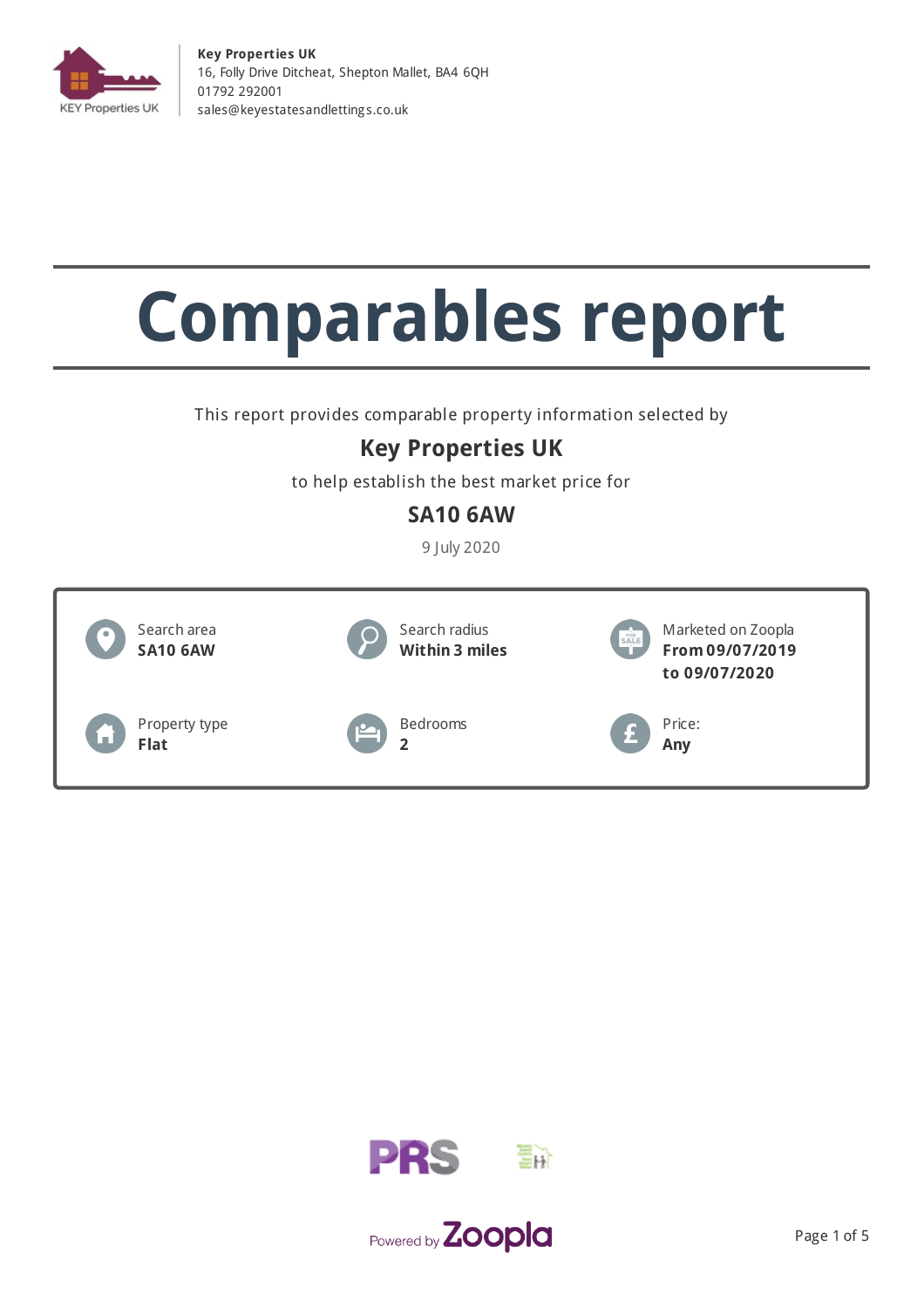

#### **Key Properties UK**

16, Folly Drive Ditcheat, Shepton Mallet, BA4 6QH 01792 292001 [sales@keyestatesandletting](mailto:sales@keyestatesandlettings.co.uk) s.co.uk

## **Comparable properties**



## **Comparable sale properties**



| $\overline{A}$ | £105,000<br>22 Penbryn Road, Skewen, Neath SA10 6US |                                                       |                     |                     |  |
|----------------|-----------------------------------------------------|-------------------------------------------------------|---------------------|---------------------|--|
|                |                                                     | $\mathbb{H}$ 2 $\mathbb{A}$ Terraced house / Freehold |                     | Sale date: Oct 2019 |  |
|                | Sale date:<br>Price:                                | Oct 2019<br>£105,000                                  | Jan 2014<br>£65,000 |                     |  |



| $\mathbf{B}$ | £85,000<br>5 High Street, Skewen, Neath SA10 6NB<br><b>Distance: 0.15 miles</b> |                                                       |                     |                     |  |  |
|--------------|---------------------------------------------------------------------------------|-------------------------------------------------------|---------------------|---------------------|--|--|
|              |                                                                                 | $\mathbb{H}$ 2 $\mathbb{A}$ Terraced house / Freehold |                     | Sale date: Dec 2019 |  |  |
|              | Sale date:<br>Price:                                                            | Dec 2019<br>£85,000                                   | Apr 2012<br>£40,000 | Jun 2000<br>£22,000 |  |  |



**Distance:** 0.08 miles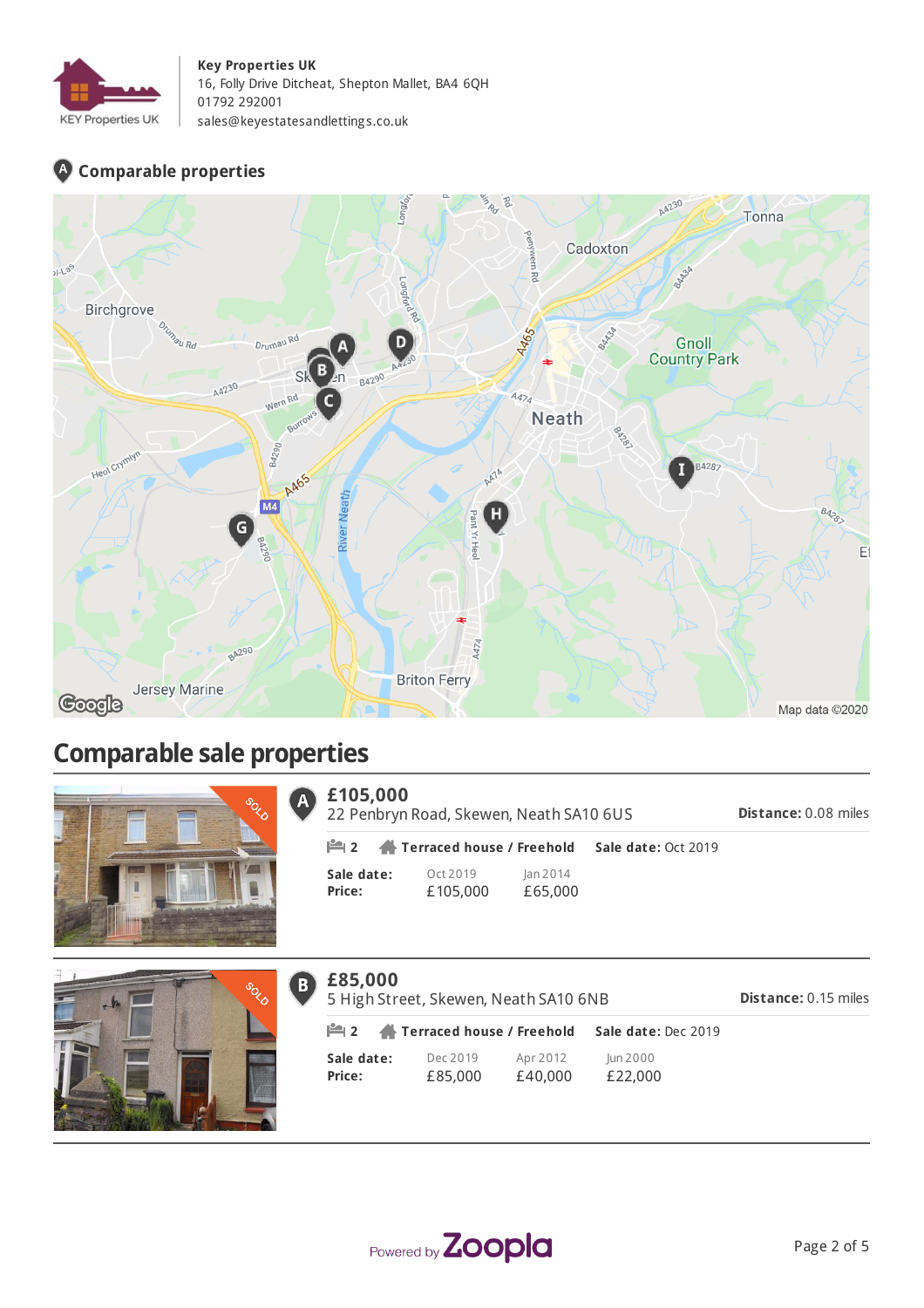

С

 $\boxed{\mathbf{D}}$ 

# **Comparable sale properties**



| £98,000              | 3 Ferry View, Skewen, Neath SA10 6BN                  |                     |                            |  |  |
|----------------------|-------------------------------------------------------|---------------------|----------------------------|--|--|
|                      | $\mathbb{H}$ 2 $\mathbb{A}$ Terraced house / Freehold |                     | <b>Sale date: Iul 2019</b> |  |  |
| Sale date:<br>Price: | Jul 2019<br>£98,000                                   | Nov 1999<br>£32,000 |                            |  |  |



| £95,000<br><b>Distance: 0.41 miles</b><br>34 New Road, Neath Abbey, Neath SA10 7NH |                     |                     |                     |  |
|------------------------------------------------------------------------------------|---------------------|---------------------|---------------------|--|
| <b>Party 2 A</b> Terraced house / Freehold                                         |                     |                     | Sale date: Sep 2019 |  |
| Sale date:<br>Price:                                                               | Sep 2019<br>£95,000 | Dec 2018<br>£73,500 | Apr 2005<br>£90,000 |  |

## **Comparable rental properties**



|                      | $\epsilon$ £525 pcm (£121 pw)                   |  |
|----------------------|-------------------------------------------------|--|
| $\blacktriangledown$ | High Street, Skewen, Neath SA10 <b>ARCHIVED</b> |  |

**Distance:** 0.14 miles

**2 Flat**

Modern 2 Bedroom Flat in Centre of Skewen.



## **£550 pcm (£127 pw)**

Meadow Bank, Llandarcy SA10 **ARCHIVED** 

**Distance:** 1.28 miles

#### **2 Flat**

EÌ

\*\*\* no fees \*\*\* Available for a Long Let if required is this very well presented, Furnished 2nd floor flat sat on a popular development in LLandarcy. Briefly the property comprises, Open plan ...

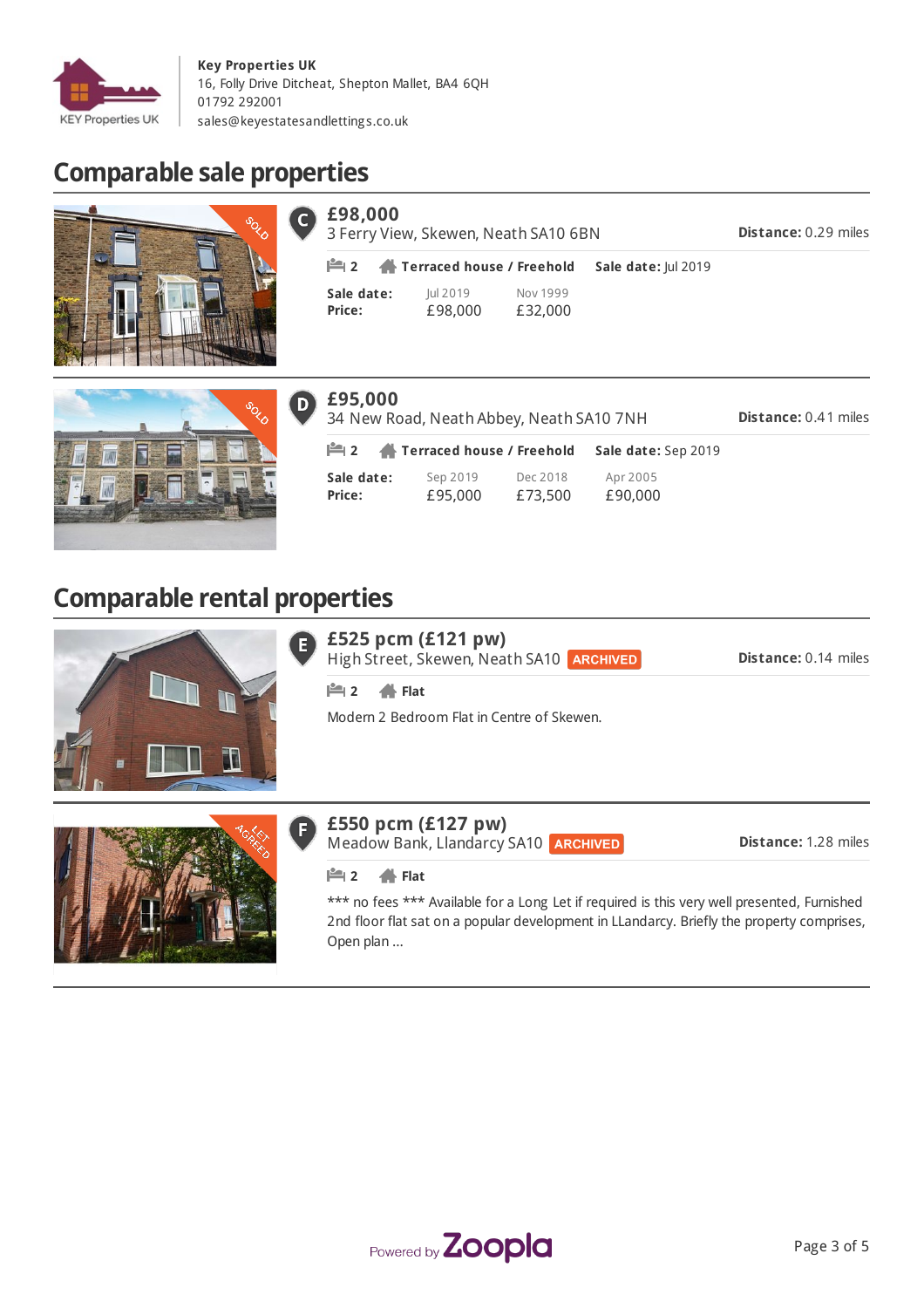

# **Comparable rental properties**





## **£550 pcm (£127 pw)**

Geraint Jeremiah Close, Neath SA11 **ARCHIVED** 

**Distance:** 1.44 miles

#### **2 Flat**

H

Perfect Pads are pleased to offer for Rent this Fully furnished top floor spacious, 2 bedroom apartment located in Cwrt Penrhiwtyn, Briton Ferry. Close to M4@J42 local Primary school and Shops. ...



#### **£500 pcm (£115 pw)**

Lime Grove, Cimla, Neath SA11 **ARCHIVED** 

**Distance:** 2.35 miles

#### **2 Flat**

New to the rental market we are pleased to offer this well presented two bedroom ground floor flat located in Cimla. The property offers a lounge, modern fitted kitchen with integrated oven and ...

## **Average home values nationwide**